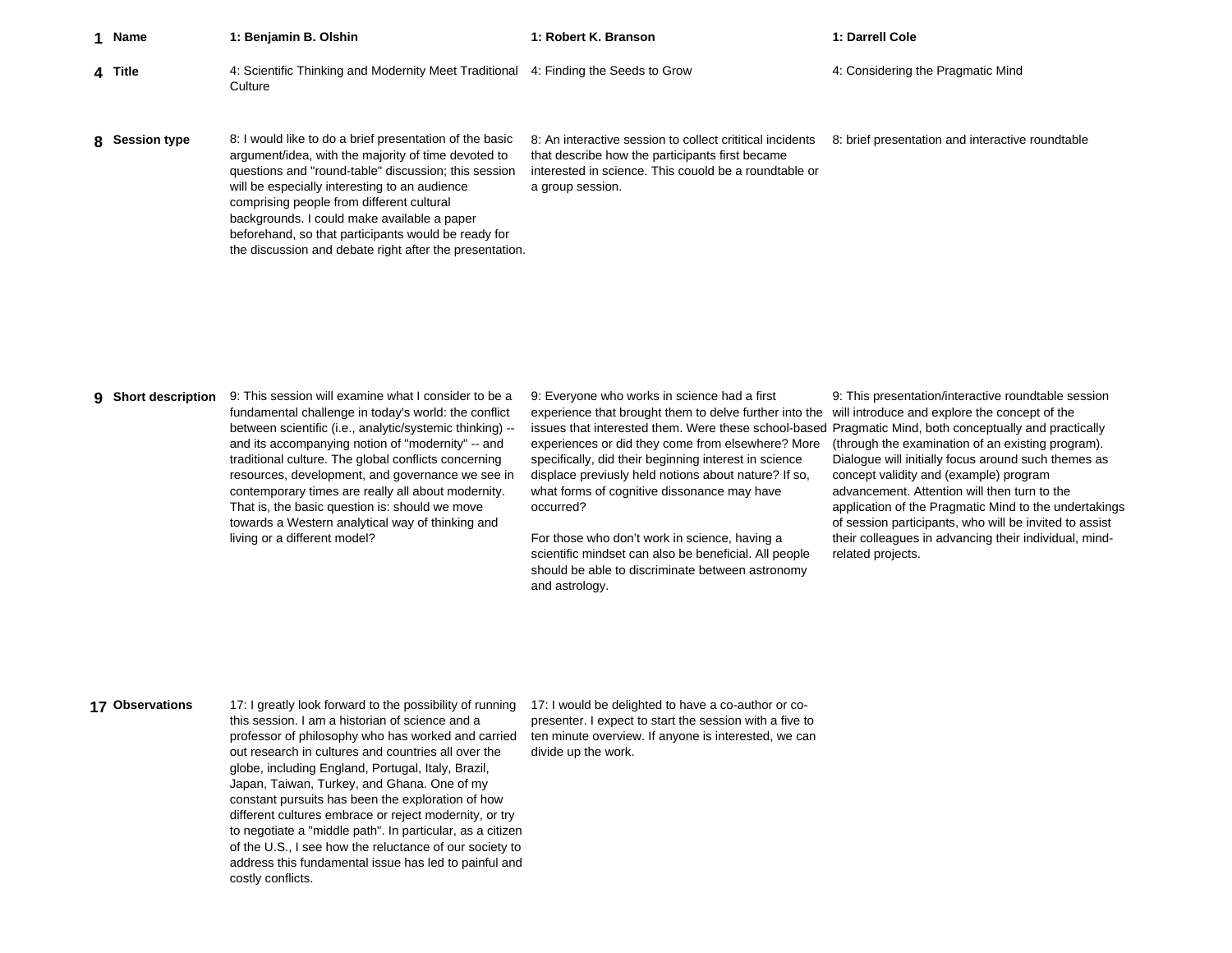**1: David Vogt & Lee Iverson 1: Anda Zeidmane & Anna Vintere 1: Mariela Herrera**

4: Social Acumen To Resolve Complexity 4: The Role of Science Education in Forming Developed Cognitive Skills (DCS)

8: Interactive Forum - If the networking environment is 8: Presentation and discussion sufficient we will be able to actively engage the entire audience in a social acumen exercise; if only partially networked we will be able to provide a live demonstration and host an active debate.

9: Top-down organizational strategies are no match for change and complexity. - - The Global Urban Sustainability Solutions Exchange (GUSSE) premiered at the World Urban Forum 3 (WUF3) in Vancouver in 2006 as a demonstration of how social networking technologies can provide global "wisdom of crowds" solutions for increasingly complex problems such as urban sustainability. The concept of personality, 2) how to help to develop concepts¡¦ and applying social acumen - the remarkable collective intelligence available in distributed human communities - to resolve complexity is a brilliant opportunity in our networked world.

9: The important role of science education in forming developed cognitive skills. For developing cognitive skills are important to attract the interest of the student in natural sciences and investigate methods. It is important to investigate human brain hemisphere¡¦s function and recognize differentiate thinking ways: 1) how experience develop student laws¡¦ perception, 3) how to help to applied adopted, 4) how to let create new ideas.

4: Transdisciplinarity and Curriculum Development: A General Model Proposal

8: I am developing a theoretical model for curriculum development based on the notions of interdisciplinarity and transdisciplinarity. I need feedback from people knowledgeable in interdisciplinarity and transdisciplinarity to improve the design. The BtSM2007 Colloquium offers the space to gather the information I need to continue. At the same time, I think the model could serve as pivot to enter possible worlds or scenarios for education and to promote dialogue around the future of education in a sustainable world. From this process, as a curriculum designer, I will be enlightened by the participants to envision possibilities for the implementation process.

9: The workshop proposes four activities: 1. Introduction ( workshop's overview). 2. Imagining the school culture in a sustainable world and its curriculum development. 3. Inquiring based on the model's description and elaborating around the question: How the model fit the expectations elaborated in activity 2? 4. Sharing contributions in large group. Elaborations will be done around four "loops":

- 1. teacher- knowledge students.
- 2. culture-school-society.
- 3. past-present-future.
- 4.school body(self/author/agent) culture & society.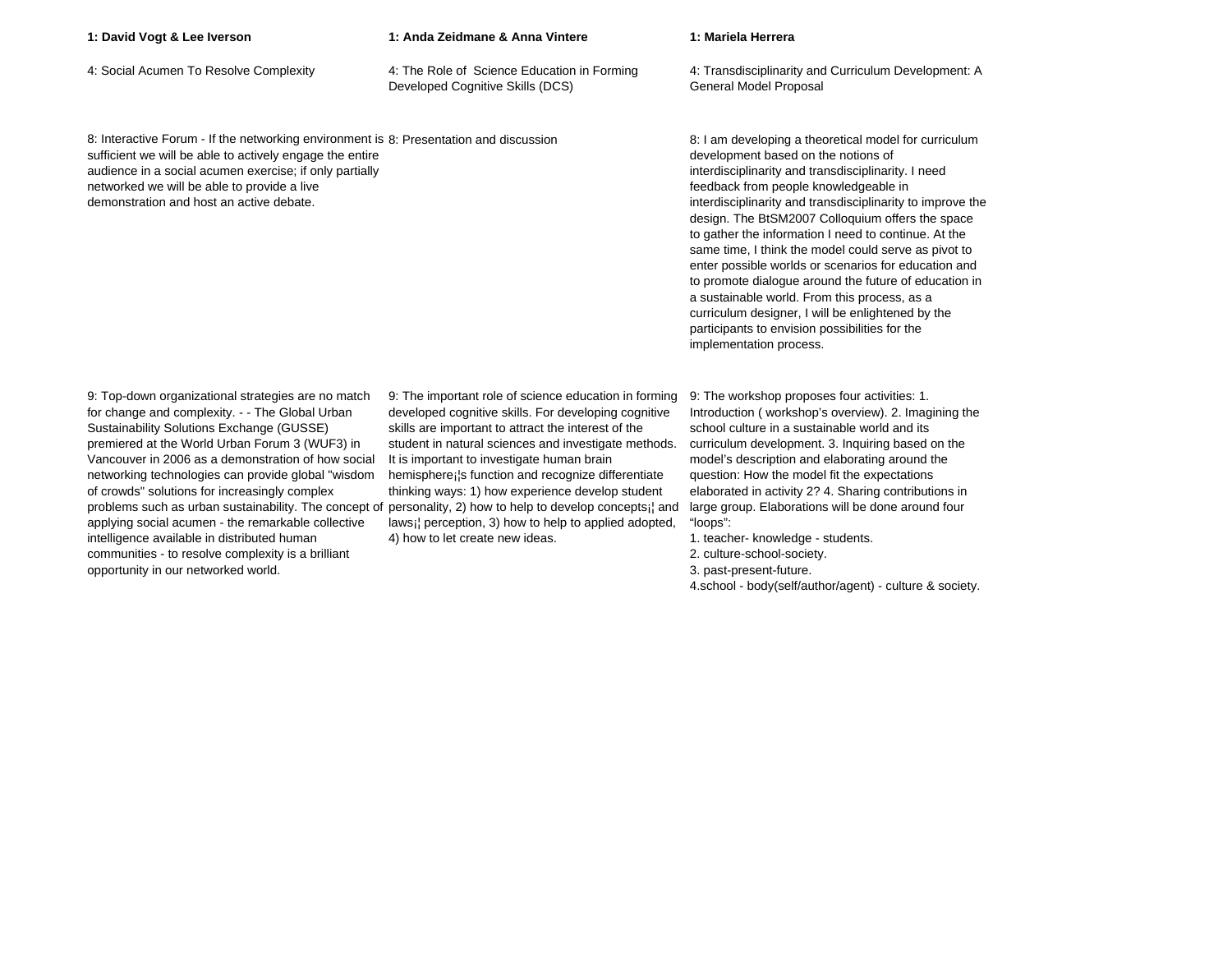|  |  | 1: Mara Martin & David Vogt |  |  |  |
|--|--|-----------------------------|--|--|--|
|--|--|-----------------------------|--|--|--|

**1: Mara Martin & David Vogt 1: Dan Laitsch 1: Roland Schulz & Awneet Sivia**

4: Paper ('Automated Muses. A Semiotic & Philogenetic Approach.') already submitted to Dr. J. Visser and currently working on activity session w/ Dr. Vogt, UBC 4: Thinking scientifically: An educational approach to systematizing the way we use knowledge 4. Developing 'Philosophic' Understanding: Using History, Model-based Reasoning and Epistemology to Reform Science Education

8: Probably a " ludicrous type cafe" format would fit the most as it would stimulate the active participation. - A4 Paper, a few markers, some glue, a couple of pairs of scissors and a board wiil be required for the various activities

8: Critique and dialogue 8: Interactive; PowerPoint presentation; group discussion; specific activities/experiences regarding pre-service science teacher development

9: The participants will be divided into groups wherein 9: Attendees will examine the nature of our each attendee will actively participate individually and engagement with the world (data) around us, and as a team in a series of games designed ad hoc, and in discussions involving, amongst others, the following topics:

\*Cross-cultural and interpersonal factors in cognition, creativity and innovation. A semiolic approach.

\* Creative or scientific mind, or both? Mental growth and creativity and schooling throughout human history incentives to implementation. \* Computational support tools and e-learning in the development and stimulation of the creative and innovative young mind

ways in which we might help formalize learning and improve decision making by engaging more systematically in data collection and analysis through adapting the scientific method and applying it's principles to our daily experiences. After an initial presentation, attendees will be invited to critique the proposed framework and explore barriers and

9. This presentation will include several parts. In the first part, we will summarize key problems which plague contemporary science education at the upper levels, and hence the need to re-shift its focus towards an inclusion of the historical and epistemological dimensions of science. In the second part we discuss the "model-based view" of science and science learning as discussed in philosophy of science, cognitive science and science education. This will include how historical contexts and the nature of model based-reasoning can serve to foster understanding and enhance science education both at the secondary and teacher education levels. In the last part we discuss our work with helping preservice science teachers reshape their epistemologies to better reflect the nature of science.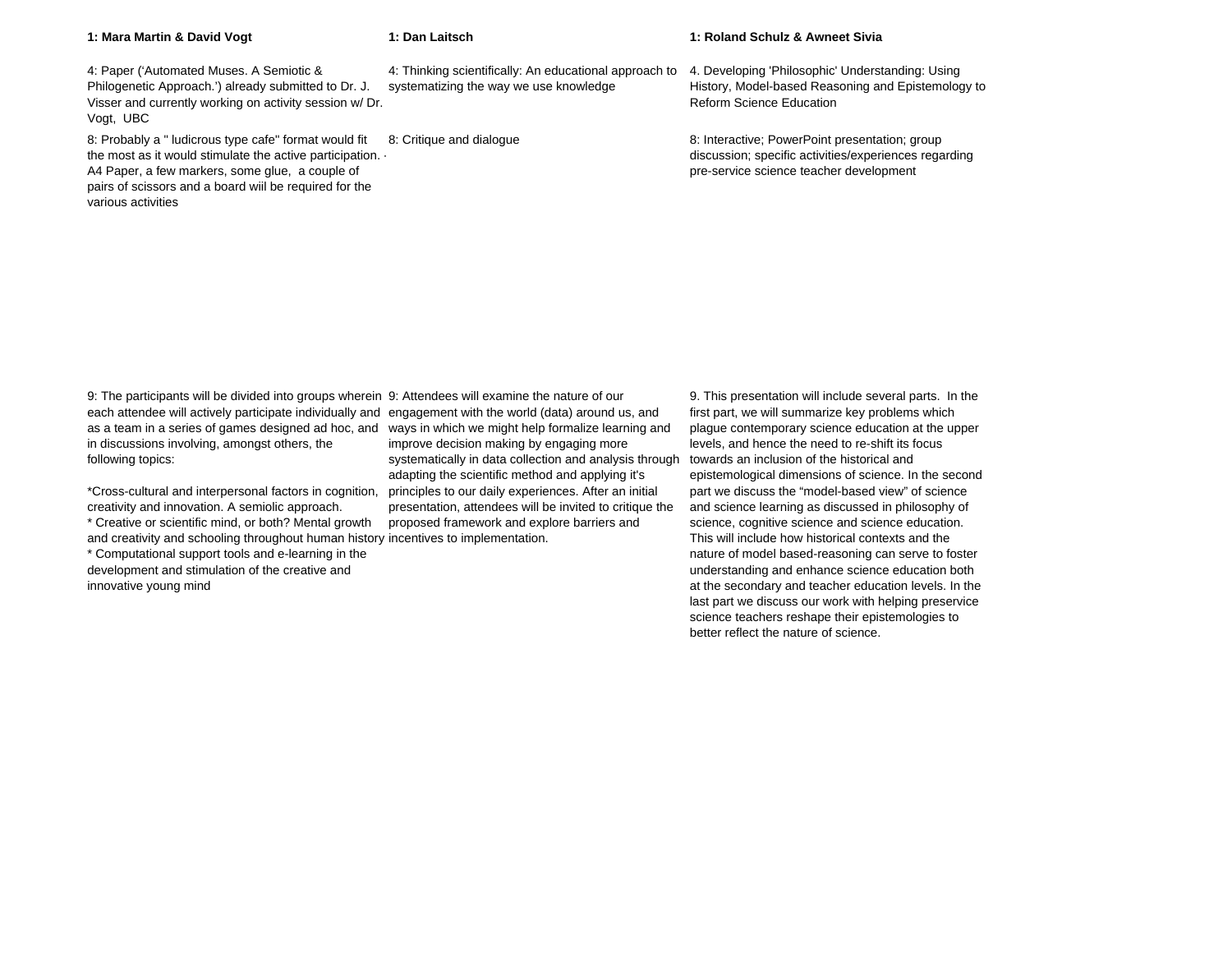4: Scientific Creativity in Light of Artistic Spirit: A Literature Review on the Concepts of Intuition and Beauty

8: I have prepared a literature review for discussion. Presentation of key points will involve a concise powerpoint. From this, I would like to discuss possible experience of each participant) research problems and methodologies as I am preparing for my master's thesis. I hope to facilitate a sharing of personal experiences in the realm of artistic spirit in your own research, and to stimulate further questions engaging in free conversation.

4: Scientific Mind, Critical Mind and Complexity:

Learning from a scientist's life history

8: Paper presentation (with possibility of having a group discussion based on the biographical

## **1: Krista Fogel 1: Michel Aldaheff-Jones 1: Marten DeVries & Jaap Swart**

4: Minds, Media and Early Education

8: A two hour workshop for 20-30 people interested in the Media, PMH and Early Childhood Education The session will be highly participatory employing a method of work often used in creating succinct media products: overview and concept development, relevant research, brain storm in interdisciplinary group, make script/story board, create product, edit it, display it and evaluate reaction. Followed by plenary discussions of these issues with a larger audience.

9: This paper explores scientific creativity in light of artistic spirit. Artistic spirit will focus on intuition and beauty. These concepts are explored in light of high ability scientists and science education. Possible discussion questions are: How might an artistic spirit be important in the scientific domain? Can intuition and feelings of beauty be taught? How can they be ignited? Are there implications for arts-integrated curriculum with the sciences.

9: This papers aims to question the way to promote among scientists the development of a critical mind able to deal with the complexity of their personal and professional lives. Based on the author's own experience of research, it suggests the exploration of a researcher's life history as a way to explicit the antagonisms produced by scientific practice and the strategies developed to cope with them, both at an epistemological and at an experiential level.

9: The workshop creates the opportunity to participate in a "research group discussion format", a method of work often used in creating media productions. The session will focus on the role of Mixed-media in building the Scientific mind and mind sets in general with a special focus on partnering with media and the evaluation of the impact of media in educating the young and very young. Discussions on early childhood education currently in progress by the seminar conveners will be imbedded in the larger role of mixed media in building the scientific mind.

17: My educational background is in Psychology and currently Special Education with a concentration on High Ability Studies. My love is for art. In the context of a society that highly values the sciences, I am starting to see possibilites for shared components with art. The idea excites me and I am in pursuit of finding to what extent it is relevant.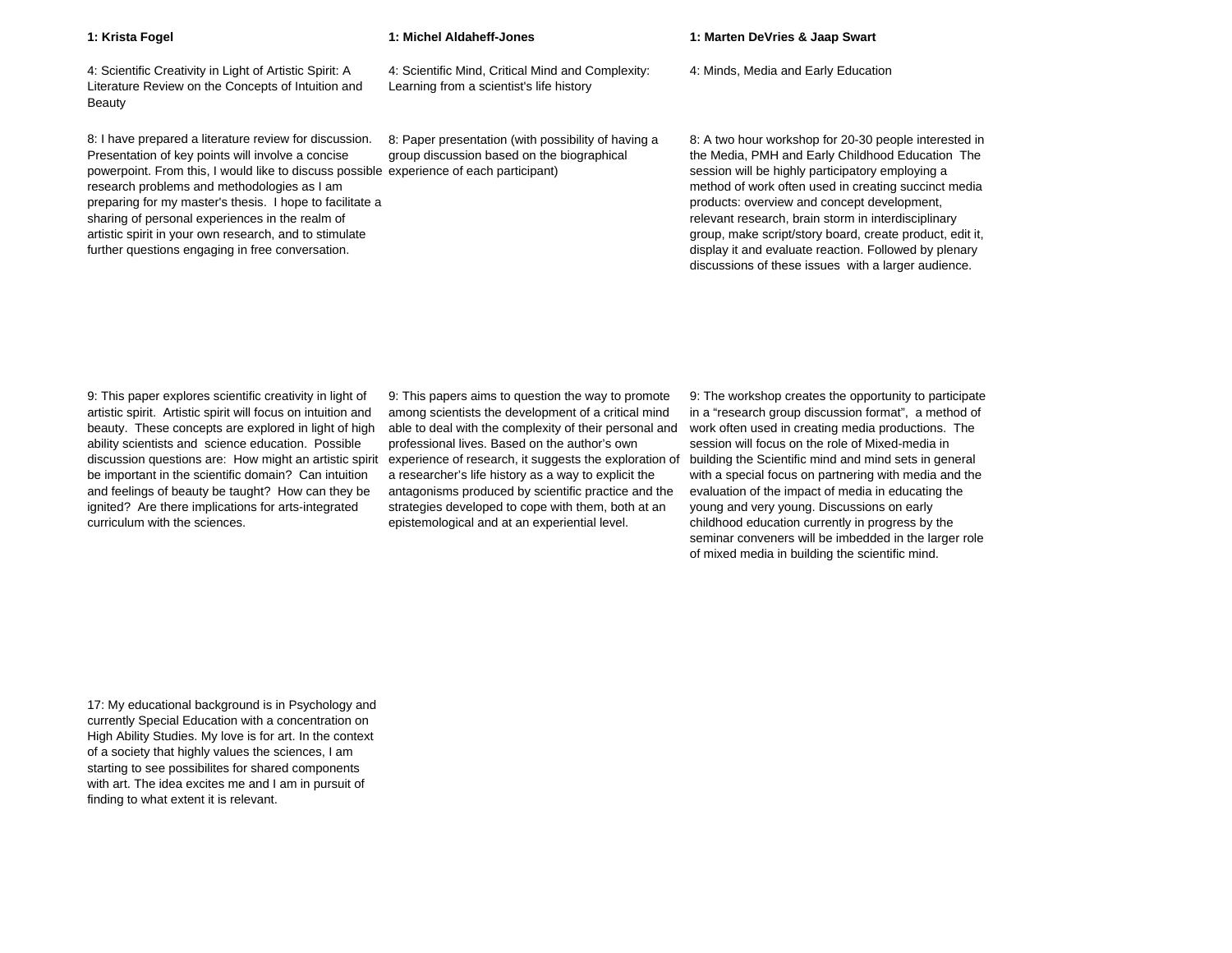| 1: Martin F. Gardiner                                                             | 1: Jason Ravitz & Yusra Visser                                                                                                       | 1: Paul Horwitz                                                                                                                                                                                                                                                              |
|-----------------------------------------------------------------------------------|--------------------------------------------------------------------------------------------------------------------------------------|------------------------------------------------------------------------------------------------------------------------------------------------------------------------------------------------------------------------------------------------------------------------------|
| 4: The Arts, Skill Learning and Brain Development:<br>Educating a Scientific Mind | 4: Developing the scientific disposition in formal<br>learning contexts: Applications of project- and<br>problem-centered learning   | 4: The Mouse is Mightier than the Keyboard: What<br>can we learn by observing students' use of computer-<br>based models?                                                                                                                                                    |
| 8: Presentation of data and theory, followed by open<br>discussion                | 8: A hybrid presentation-discussion session, with<br>discussion stimulated through a series of pre-defined<br>provocative questions. | 8: I'd like to start with a demo of some of our<br>interactive models and the data that we collect from<br>them, then conduct a free-wheeling discussion of the<br>implications of this powerful tool for teaching and<br>assessing learning in mathematics and the sciences |

9: Even though the Arts and Sciences are often discussed as alternative and even perhaps complementary approaches to interacting with the world, I propose that training that develops skills in the arts can and should be an integral part of education that develops a Scientific Mind. My argument builds on research data, including data published in the journal Nature in 1996, and related theory development. I will also discuss recent curriculum development related to this thesis.

9: Fostering the development of the scientific mind in the formal learning context presents a multitude of unique challenges. Project- and problem-based learning are two related instructional strategies that have been used extensively in the formal educational context with the goal of supporting skills and habits of mind underscoring a science way of thinking. This interactive session will explore experiences with project- and problem-based learning to date, as well as critically evaluating the potential of these instructional strategies for supporting the holistic development of a scientific disposition.

9: This paper explores the particular advantages of the computer over traditional paper-and-pencil technology for teaching and assessing reasoning processes. The ability of the computer to model complex processes, and to monitor and interact with the student, together with its data acquisition and analysis capabilities, make it an ideal "cognitive Xray" for exploring how students think.

17: ACT has been tested during development and testing at multiple sites is in progress. We are eager to collaborate with others to test and further develop ACT still more widely

17: - I believe that we would like to have an LCD projector, and potentially a live internet connection for this session. If access to either is expected to be a problem, please let us know in advance so we can plan accordingly.

- This session will provide a certain amount of upfront conceptual information on the types of issues the PoL group will be dealing with. If this session could therefore be scheduled earlier than the workinggroup debriefing sessions, that would likely be best.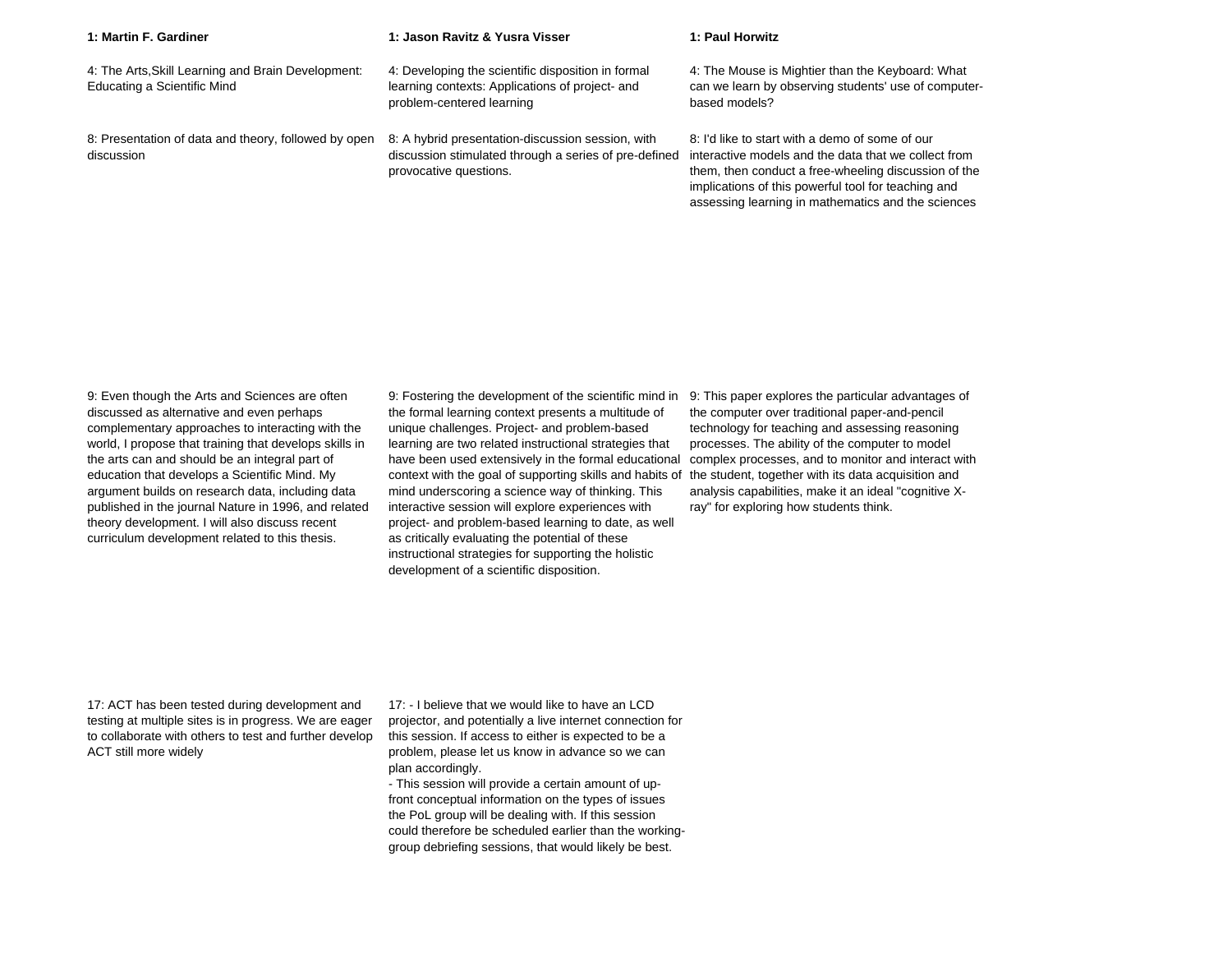4: The Brain as a Story Teller/Story Reviser: Learning/Doing by Observing/Creating

8: An interactive presentation/discussion in which relevant features of how the brain processes information will be experienced so as to provide a common foundation in brain function which can be used to consider particular aspects relevant to the overall theme of the meeting, including education, creativity, and other ways humans both respond to and produce social change.

## **1: Paul Grobstein 1: Ingrid Philibert 1: Faiza Hussein Abd Alla**

4: Technology in the Learning Environment: A "Love-Hate" Relationship? 4: The Right of the Pre-school children to have a Scientific Mind

8: Short presentation, followed by discussion. Contributions on the role, value and perception of technology in other sectors of learning from other session participants would be valuable to advancing knowledge in this area.

8: I will submit a paper to be distribuited before the session. I will diliver a short summary of the paper during the session to allow time for discussion on the content of the paper and the recommendation given by the auther.

9: Talk/demonstration/discussion of key aspects of brain organization, including those features that give humans the ability to explore and create and, in so doing, both to adapt to change and to create change. Special attention will be give to the ability of the brain to create "stories", which in turn underlie both culltural understandings and the capacity to alter culture.

9: Residents and faculty report having a "love-hate" relationship with technology in the learning environment, including the electronic medical record, EBM resources, and self-guided modules. Four factors were identified: 1) purchased systems are not suited to use in teaching settings; 2) faculty concern the systems may infringe on their clinical decisions; 3) type and content of education offered in relation to learner worries electronic resources may replace face-development of the scientific mind in Sudan; (5) Preto-face interaction with faculty; and 4) conflict between care and learning goals, accentuated by the UNICIEF in Sudan regarding pre-school children and effect of technology.

9: The paper rests on a study of pre-school formal education in Sudan from a human right perspective. The paper is going to tackle the following: (1)Importance of pre-school age; (2) Importance of pre-school education; (3) Importance of having a scientific mind; and relation to human rights(4) The school education in Sudn(coverage); (6) Policy of why it should be changed; (7) Other suggestions inter allia refining of the "Right to Education" in such a way that it specifies its quality.

17: In addition to a general session, I am happy to contribute as appropriate to other relevant sessions.

17: While the session does not list formal collaborators, the primary role of the presenter is to set the stage for active discussion on the role of technology in the clinical-education interface at at minimum in other settings where learners and practicitioners interface with technology.

17: Iam interested to discuss suggestions which will appear in the text particulary with representative of UNISCO.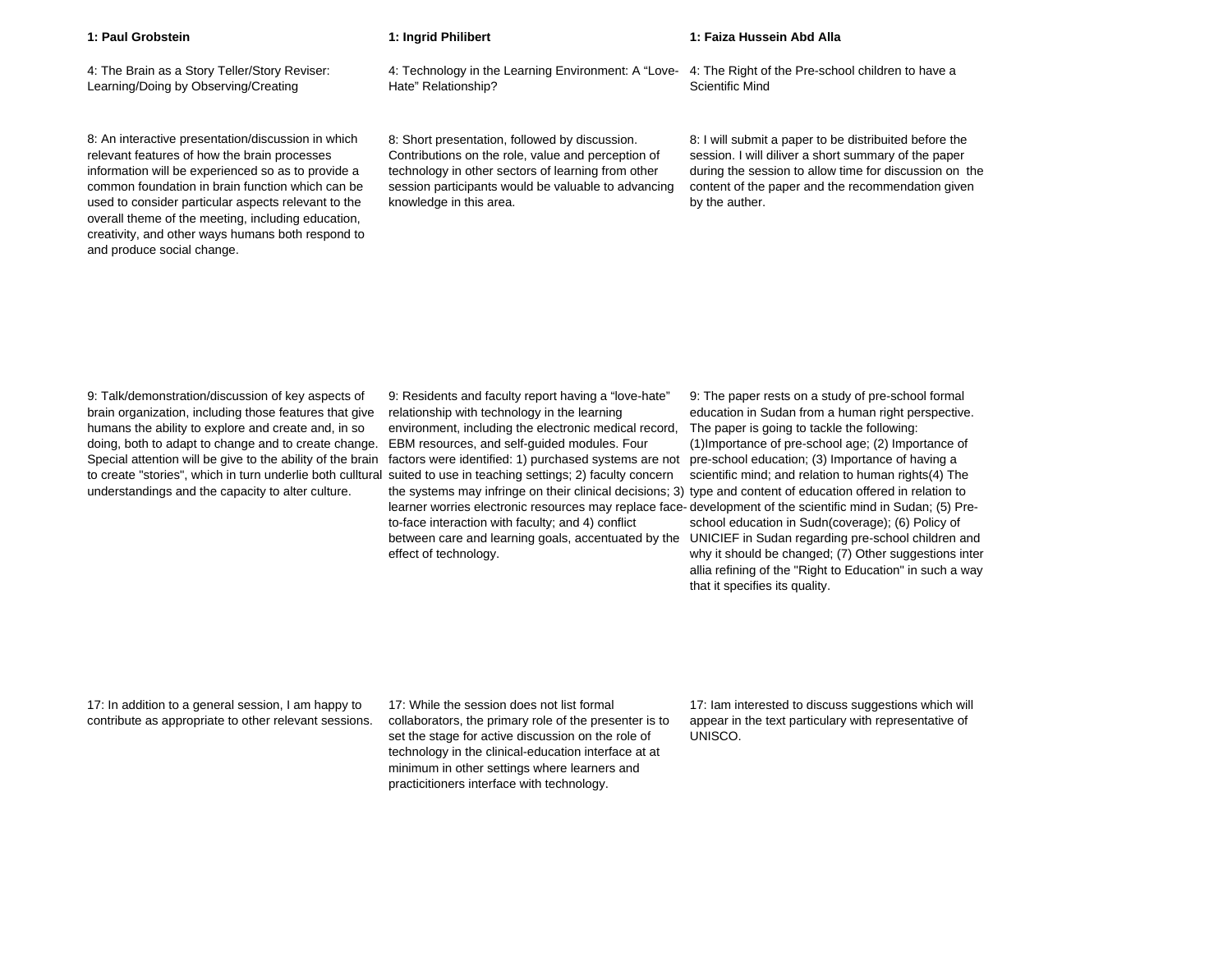| 1: Mohsen Tawfik & Jan Visser                                                                                    | 2: Jan Visser                                                                                                                                                                                                                                                                                                            | 1: Carolina Ödman                                                              |
|------------------------------------------------------------------------------------------------------------------|--------------------------------------------------------------------------------------------------------------------------------------------------------------------------------------------------------------------------------------------------------------------------------------------------------------------------|--------------------------------------------------------------------------------|
| 4: Threats to Nurturing the Scientific Mind in Today's 4: The Scientific Mind: Revisiting the construct<br>World |                                                                                                                                                                                                                                                                                                                          | 4: Universe Awareness: Inspiring young children with<br>the beautiful universe |
| developing the scientific mind with particular<br>emphasis on such threats in today's world.                     | 8: Interactive roundtable exploring what detracts from 8: Interactive roundtable discussion inspired by initial 8: To follow<br>sketch of the construct 'the scientific mind' as<br>elucidated in concept paper on 'The Scientific Mind in<br>Context' available at http://www.learndev.org/dl/TSM-<br>ConceptPaper.pdf. |                                                                                |

9: Some obvious threats to nurturing the scientific mind in today's world seem to be related to the reemergence of dogmatism and fundamentalism. There is a seeming opposition also between science and religion, but it is perhaps more useful to search for what it is in both science and religion that opposes convergence. This is a continued attempt to pin the the scientific mind and, conversely, what helps it along. The latter perspective assumes that the opposition between science and religion, if at all relevant, needs to be clarified in terms of different interpretations of both science and religion before a real debate is possible. More threats undoubtedly exist and the roundtable should identify them.

9: The paper 'The Scientific Mind in Context' is a reflection of my thoughts around 1999/2000 regarding the construct 'the scientific mind.' Transdisciplinary discussions on the construct took place during BtSM2005 but we really never really reached construct down through transdisciplinary dialogue and to see what we can collectively agree upon. 9: To follow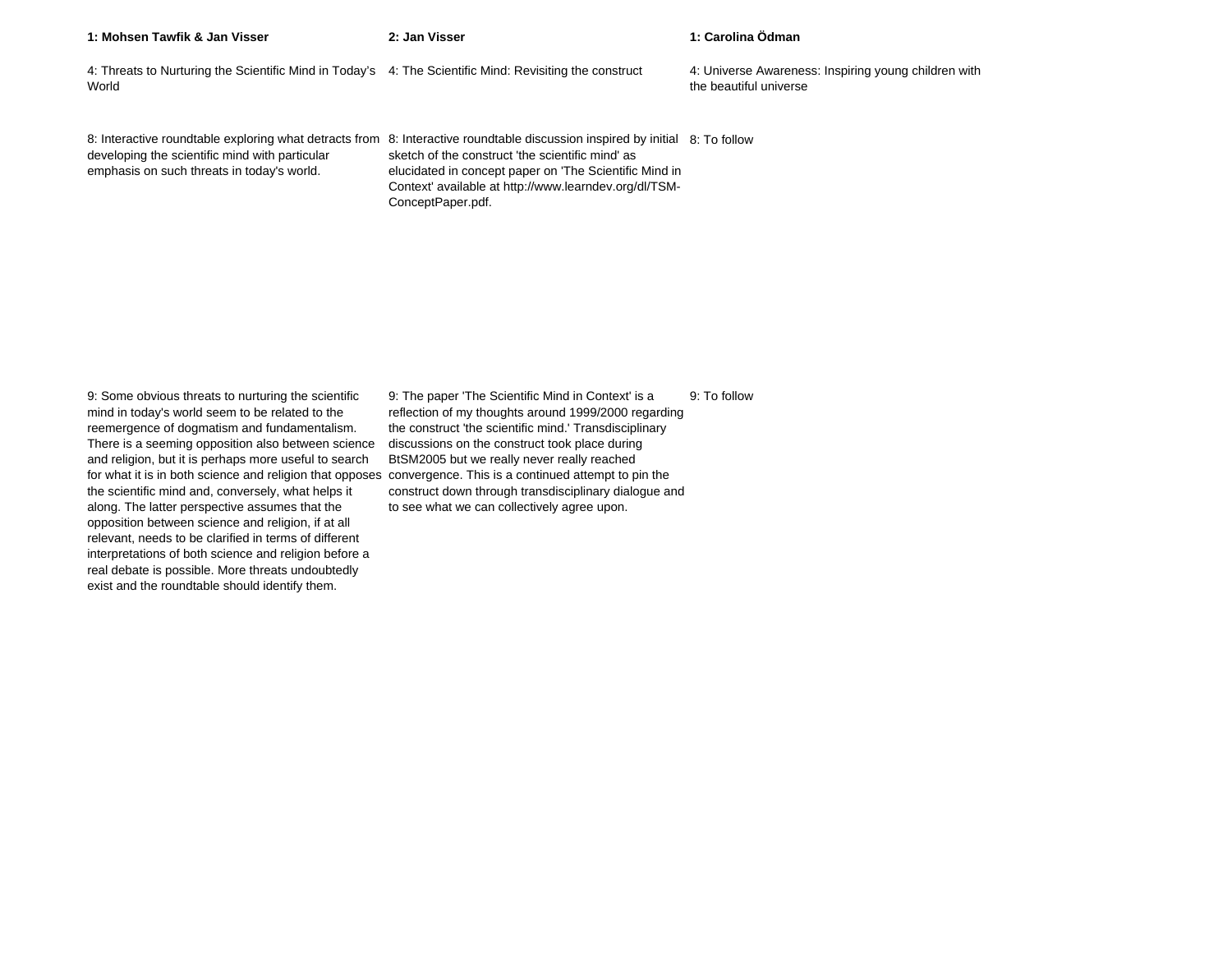| 1: John van Breda                                                                                                                                                                                                                                                  | 1: Brian Cantwell Smith           | 1: Terrence Keeney      |
|--------------------------------------------------------------------------------------------------------------------------------------------------------------------------------------------------------------------------------------------------------------------|-----------------------------------|-------------------------|
| 4: Towards a Transdisciplinary Hermeneutics: A New 4: Title (in domain of 'non-conceptual knowledge'<br>Way of Building the Scientific Mind for Learning in the and/or 'transcending the received epistemologies of<br>Perspective of Complex and Long-term Change | science') still to be determined. | 4: Nature consciousness |
| 8: Interactive group discussions facilitated by rotating 8: To follow<br>chairpersons                                                                                                                                                                              |                                   | 8: To follow            |

9: Exploring the building of the scientific mind through a wide range of areas associated with a truly transdisciplinary dialogue, including, but not limited to, questions of ontology, epistemology and methodology of transdisciplinary understanding and knowledge creation

9: To follow 9: To follow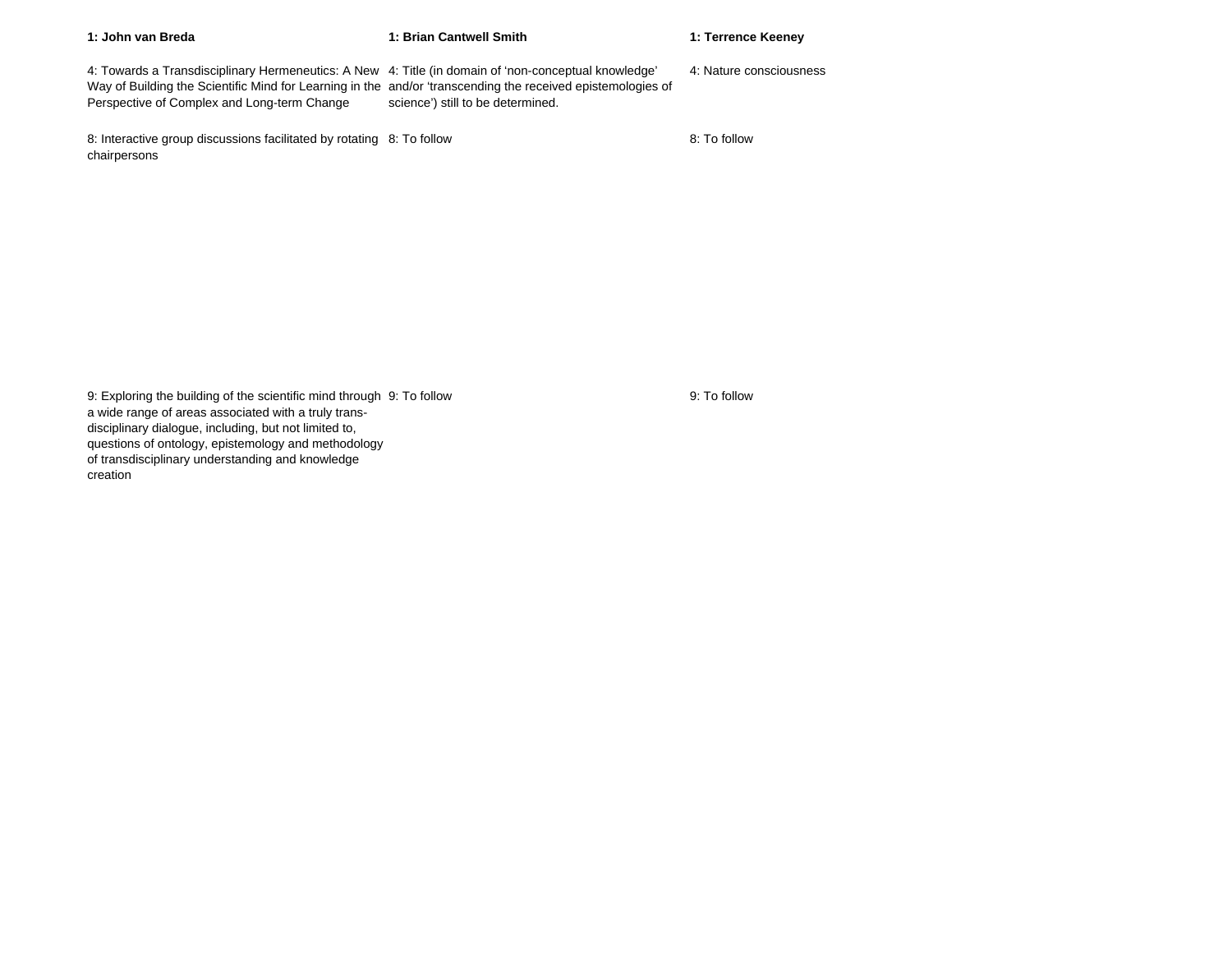| 1: John Avery                                                                                                                                                                                                                                                                                             | 1: Roy McWeeny, Angel Sanz, & Jan Visser                                                                                                                                                                                                                                                                                                                                                                                       | 1: Paul Barach                               |
|-----------------------------------------------------------------------------------------------------------------------------------------------------------------------------------------------------------------------------------------------------------------------------------------------------------|--------------------------------------------------------------------------------------------------------------------------------------------------------------------------------------------------------------------------------------------------------------------------------------------------------------------------------------------------------------------------------------------------------------------------------|----------------------------------------------|
| 2: Science for the Long-Term Future                                                                                                                                                                                                                                                                       | 4: For the love of science: Reaching out to the as yet 2: The role of the microsystem in enabling scientific<br>unreached                                                                                                                                                                                                                                                                                                      | development of the clinician's mind and soul |
| 8: Brief plenary tele-presentation with discussion from 8: Brief plenary presentation on the state of the<br>Copenhagen, Denmark, based on a chapter in my<br>new book "Energy, Resources and the Long-Term<br>Future", World Scientific, 2007 (see<br>http://www.worldscibooks.com/economics/6480.html.) | project. Roy presents from Pisa, Italy, by<br>teleconferencing. Angel and Jan participate in it from<br>behind the table. The audience contributes through<br>suggestions and critical feedback. Sample materials<br>are available for inspection as well as permanently<br>available on the web in English and Spanish at<br>www.learndev.org by following the links 'For the Love<br>of Science' or 'Por Amor a la Ciencia'. | 8: To follow                                 |

9: The session raises questions about the kind of priorities that should guide the development of scientific pursuit and about who should be in charge of providing the right incentives.

9: For the Love of Science is an initiative that aims at 9: To followbuilding the scientific mind through exposure to the conceptual beauty and integrity of humanity's knowledge of different aspects of nature as described in the natural sciences. A modularized series of Basic Books in Science is being developed that start from the very beginning and build up to a level that loosely corresponds to what is being taught in first year university science courses. The material does typically not follow the standard curricula of the various school systems but can be used by teachers and students for enrichment purposes. More importantly, we try to reach those hundreds of millions of young and older people who have no access to traditional educational offerings by making these materials freely available via the Web.